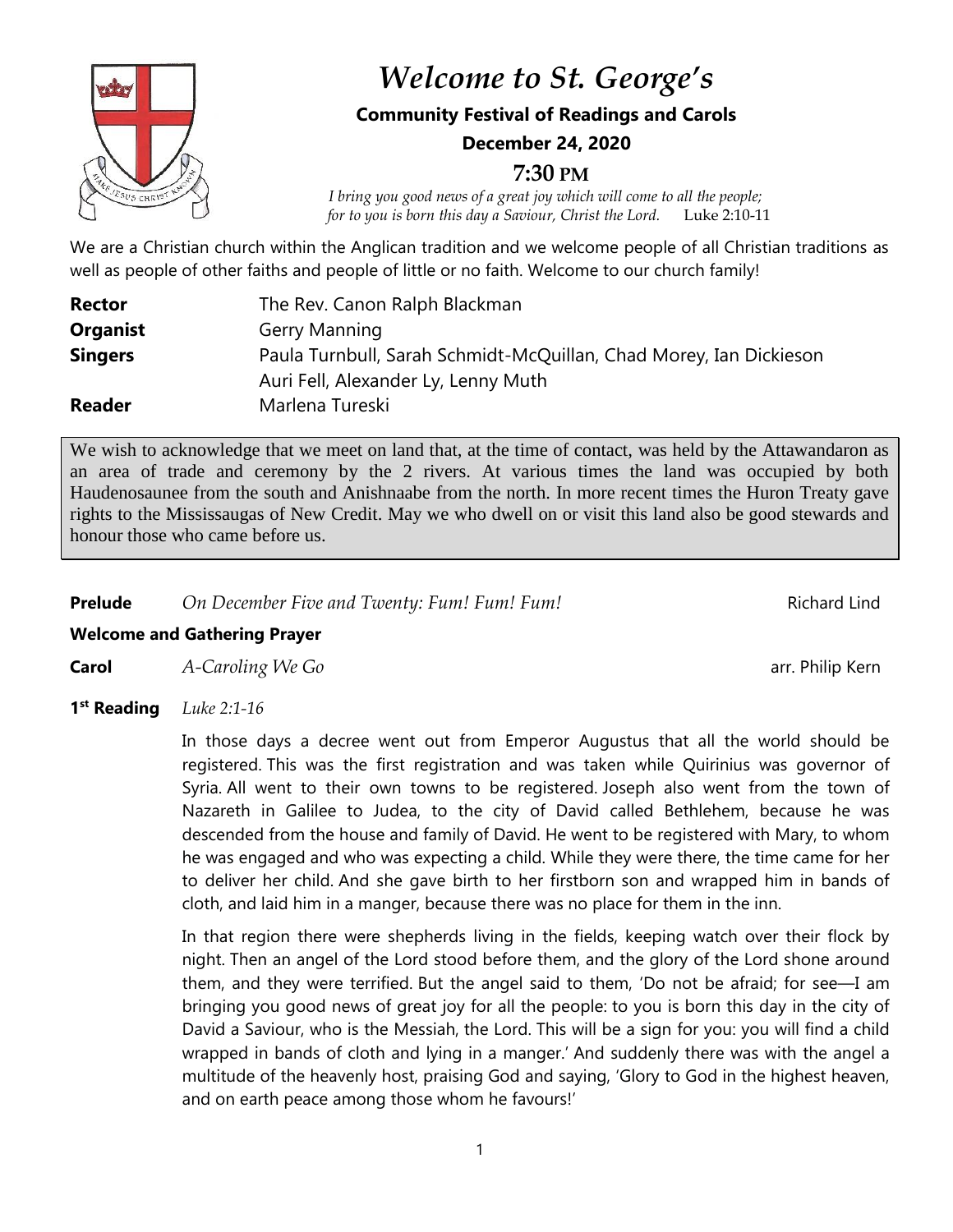When the angels had left them and gone into heaven, the shepherds said to one another, 'Let us go now to Bethlehem and see this thing that has taken place, which the Lord has made known to us.' So they went with haste and found Mary and Joseph, and the child lying in the manger.

#### **Carol** *Once in Royal David's City*

2<sup>nd</sup> Reading **nd Reading** *Matthew 2:1-12* 

> In the time of King Herod, after Jesus was born in Bethlehem of Judea, magi from the East came to Jerusalem, asking, 'Where is the child who has been born king of the Jews? For we observed his star at its rising, and have come to pay him homage.' When King Herod heard this, he was frightened, and all Jerusalem with him; and calling together all the chief priests and scribes of the people, he inquired of them where the Messiah was to be born. They told him, 'In Bethlehem of Judea; for so it has been written by the prophet: "And you, Bethlehem, in the land of Judah, are by no means least among the rulers of Judah; for from you shall come a ruler who is to shepherd my people Israel." '

> Then Herod secretly called for the magi and learned from them the exact time when the star had appeared. Then he sent them to Bethlehem, saying, 'Go and search diligently for the child; and when you have found him, bring me word so that I may also go and pay him homage.' When they had heard the king, they set out; and there, ahead of them, went the star that they had seen at its rising, until it stopped over the place where the child was. When they saw that the star had stopped, they were overwhelmed with joy. On entering the house, they saw the child with Mary his mother; and they knelt down and paid him homage. Then, opening their treasure-chests, they offered him gifts of gold, frankincense, and myrrh. And having been warned in a dream not to return to Herod, they left for their own country by another road.

| Carol                          | God Rest You Merry, Gentlemen                             | arr. James Neal Koudelka |
|--------------------------------|-----------------------------------------------------------|--------------------------|
| 3 <sup>rd</sup> Reading        | A Carol for Children                                      | Ogden Nash               |
| <b>Music</b>                   | Mary, Don't You Know                                      | Mark Lowry               |
|                                | All I Want for Christmas                                  | arr. Auri Fell           |
| 4 <sup>th</sup> Reading        | The Peace of Wild Things                                  | Wendell Berry            |
| Carol                          | Ding Dong, Merrily on High                                | arr. Lou Harris          |
| <b>Reflection and Blessing</b> |                                                           |                          |
| Carol                          | We Wish You a Merry Christmas<br>(A Bach Merry Christmas) | arr. Arthur Frackenpohl  |
| <b>Postlude</b>                | Sleigh Bells Across the Snow                              | Malcolm Archer           |

*Permission to print / podcast / stream the music in this service obtained from ONE LICENSE with license A-729830. All rights reserved. Permission also granted from Saint James Music Press, subscriber ID 5406*